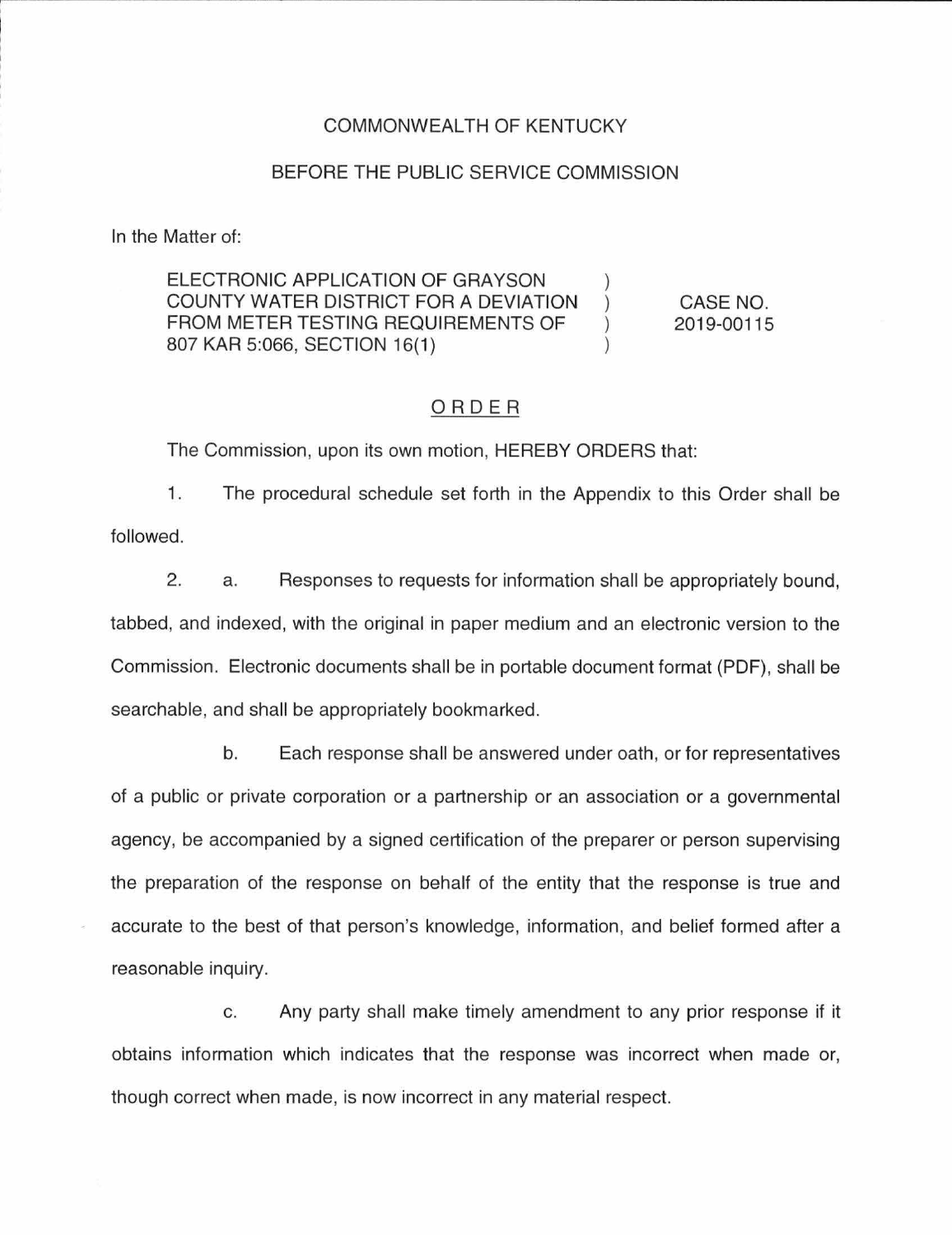d. For any request to which a party fails or refuses to furnish all or part of the requested information, that party shall provide a written explanation of the specific grounds for its failure to completely and precisely respond.

e. A party filing a paper containing personal information shall, in accordance with 807 KAR 5:001, Section 4(10), encrypt or redact the paper so that personal information cannot be read.

3. Any party filing a paper shall comply with the electronic filing procedures set forth in 807 KAR 5:001, Section 8, and shall file with the Commission an original in paper and an electronic version. The copy in paper medium shall be appropriately bound, tabbed, and indexed. Electronic documents shall be in portable document format (PDF), shall be searchable, and shall be appropriately bookmarked.

4. Motions for extensions of time with respect to the procedural schedule shall be made in writing and will be granted only upon a showing of good cause.

5. Nothing contained herein shall prevent the Commission from entering further Orders in this matter.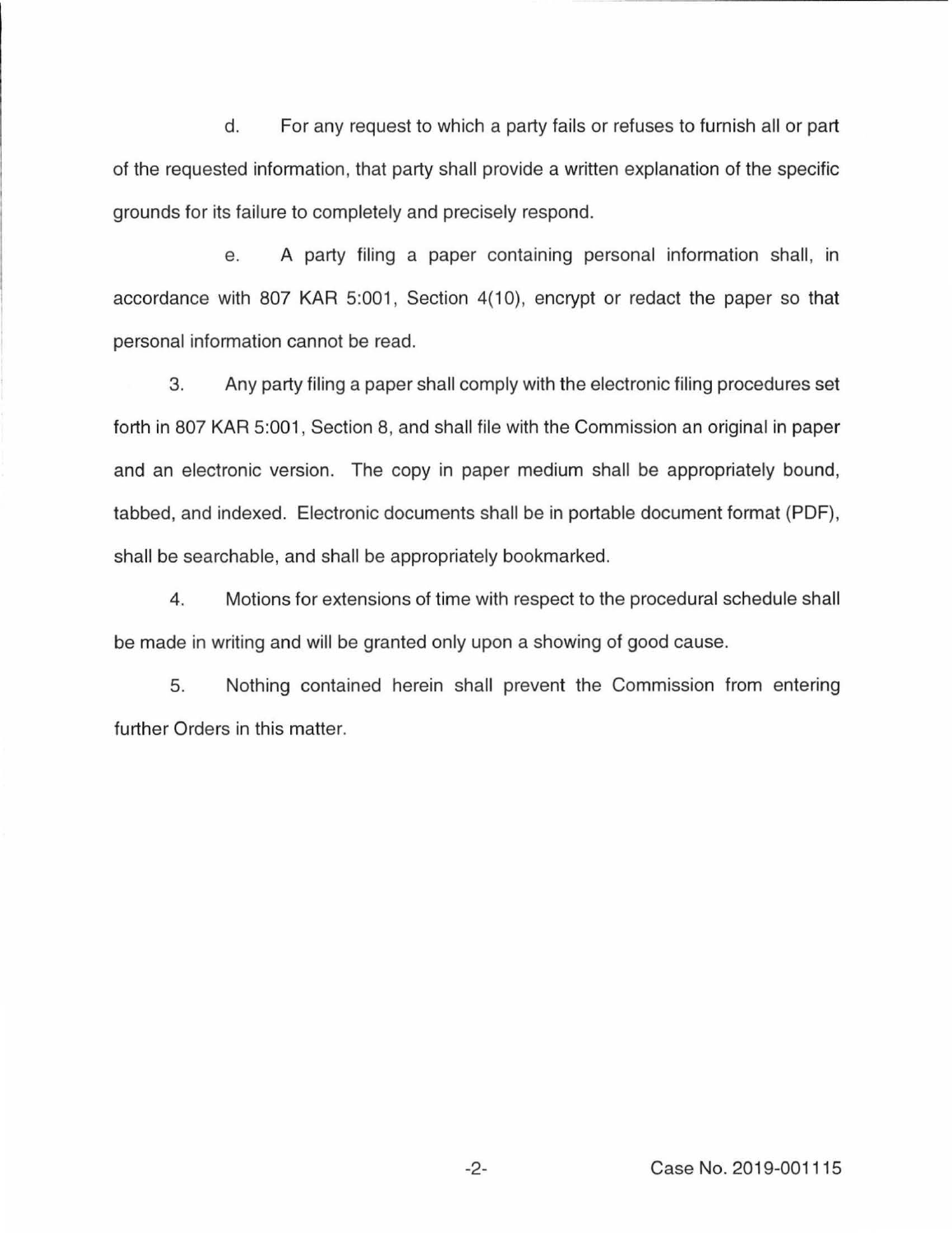By the Commission



**ATTEST:** 

Italement Pinson  $37.70$ Executive Director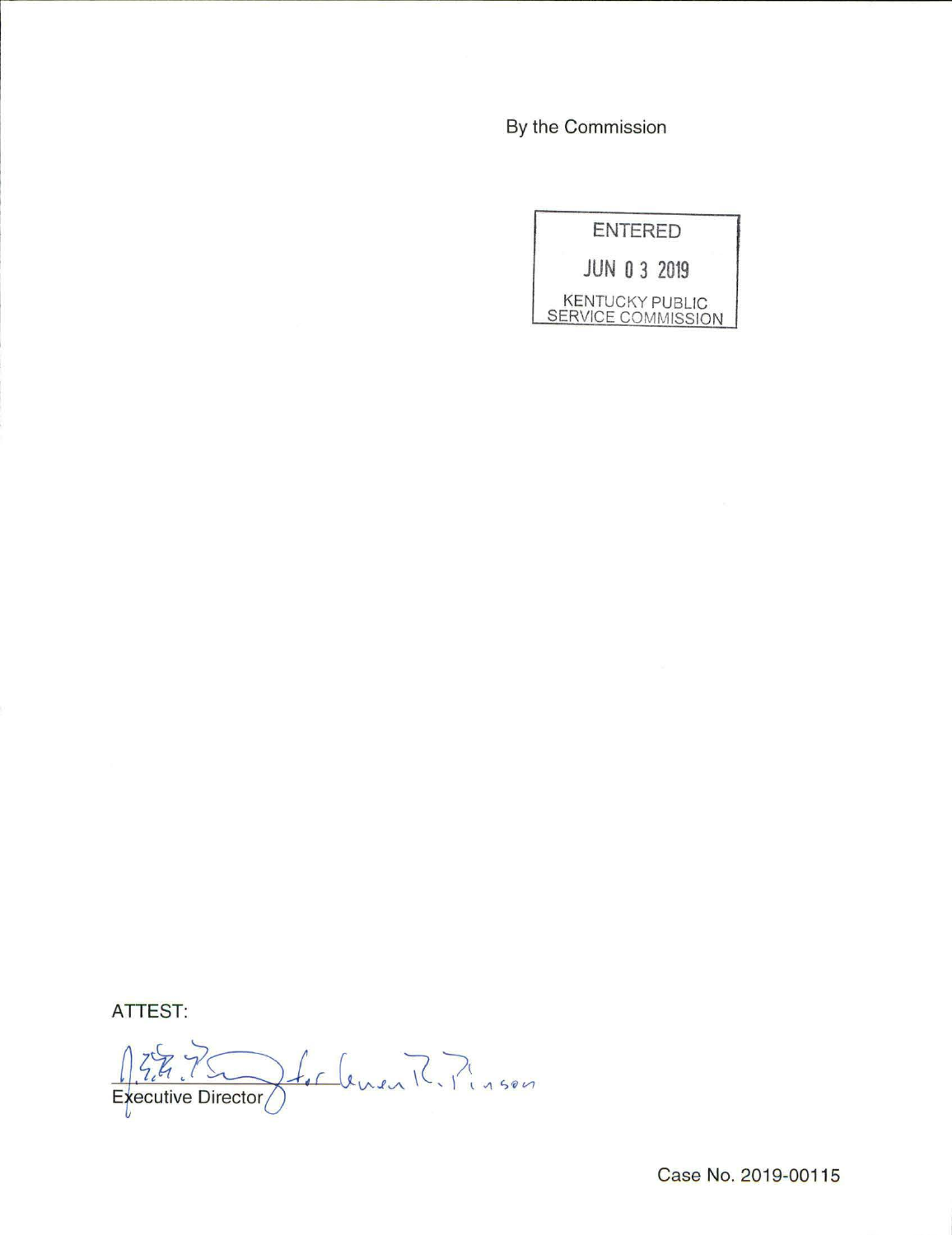## APPENDIX

# APPENDIX TO AN ORDER OF THE KENTUCKY PUBLIC SERVICE COMMISSION IN CASE NO. 2019-00115 DATED **JUN 0 3 2019**

| All initial requests for information to Grayson County Water District shall |  |
|-----------------------------------------------------------------------------|--|
| Grayson County Water District shall file responses to initial requests for  |  |
| All supplemental requests for information to Grayson County Water District  |  |
| Grayson County Water District shall file responses to supplemental requests |  |
| Grayson County Water District shall file a statement to request a hearing   |  |